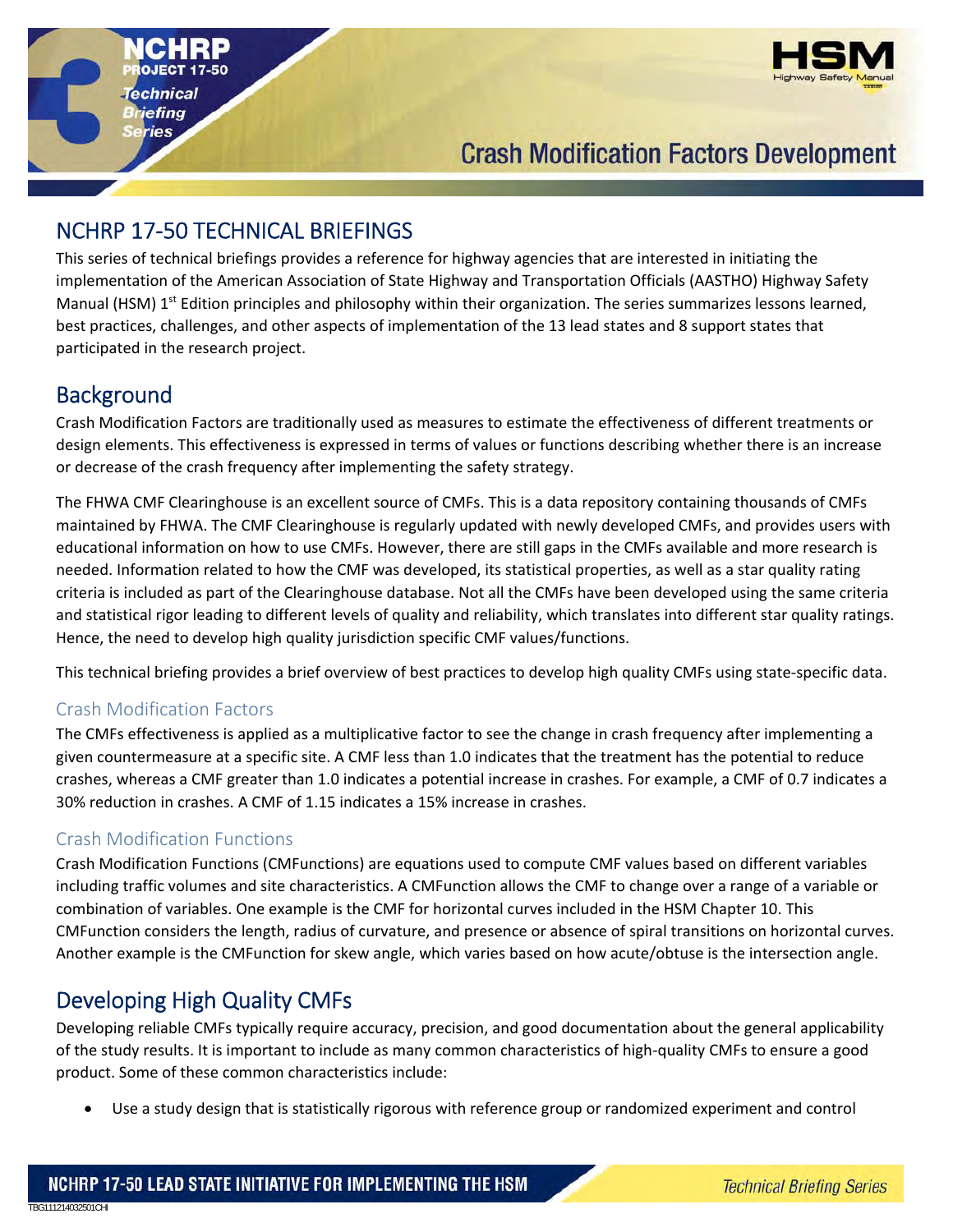- Use a large sample size that covers multiple years with a variety of sites
- Verify that the standard error is small in relation to the CMF
- Make sure the study controls for all sources of known potential bias
- Use datasets that include states representing different geographies

The CMF Clearinghouse includes information about the CMFs quality, which is assessed by a star rating that is based on the five criteria listed above. The ratings are from 1 to 5 stars, with 5 stars representing the best quality. There are other study design methods, data limitations, and other factors that may affect the quality of the CMFs. For this reason, good documentation it is important because it provides practitioners with access to the study approach, allows assessing its quality, and helps identifying in which situations it is appropriate to apply the CMF. The CMF clearinghouse presents all available CMFs along with their star rating, so analyst may select the most appropriate for their analysis.

### Commonly Used Study Types and Designs

Observational studies are commonly used to evaluate safety improvements. They can be classified into before‐after studies and cross‐sectional studies. Before‐after studies include "all techniques by which one may study the safety effect of some change that has been implemented on a group of entities (road sections, intersections, drivers, vehicles, neighborhoods, etc.)" (Hauer, 1997, p. 2). Cross‐sectional studies include those where "one is comparing the safety of one group of entities having some common feature (say, STOP controlled intersections) to the safety of a different group of entities not having that feature (say, YIELD controlled intersections), in order to assess the safety effect of that feature (STOP versus YIELD signs)" (Hauer, 1997, p. 2, 3). Both studies present strengths and weaknesses, and they are discussed in detail in the Recommended Protocols for Developing Crash Modification Factors report (Carter et al., 2012).

Some potential issues and biases with before‐after studies include regression‐to‐the‐mean (RTM), changes in traffic volume, changes in crash reporting, and accounting for state-to-state difference if using multiple states.

Similarly, some potential issues and biases with cross‐sectional models include control of cofounders (most important), unobserved heterogeneity and omitted variable bias, accounting for state-to-state differences if using multiple states, selection of appropriate functional form, correlation or collinearity among the independent variables, overfitting of prediction models, low sample mean and small sample size, and correlation between crash types and injury severities.

#### Before‐After Studies

TBG111214032501CHI

Before-after studies are used to develop CMFs at locations with and without the implementation of safety treatments. These studies use crash and traffic volume data for time periods before and after improvement of treated sites. Careful consideration is needed when selecting the treated sites to avoid introducing any type of bias toward high crash frequency locations. Different before‐after study designs that are used in research studies are listed below

**Simple Before‐After Study.** Also known as naïve before‐after. In this study the safety effectiveness of a treatment is determined by comparing the crash frequency of the after period and the before period. This method does account for regression‐to‐the‐mean, or other effects or trends.

**Before‐After with Comparison Group Studies.** This study design uses an untreated comparison group of sites with similar traffic volumes and characteristics to a treatment group sites. It is essential that the trends in crash frequency over time should be comparable between the comparison group and the treatment group. Hauer (1997) suggests the use of a method that uses a sequence of sample odds ratios to determine if the trends are similar. There are multiple approaches to apply this method.

 Using the comparison group, calculate a comparison ratio or the ratio of observed crash frequencies in the after period to the before period. This ratio is multiplied to the observed crash frequency at the treatment sites in the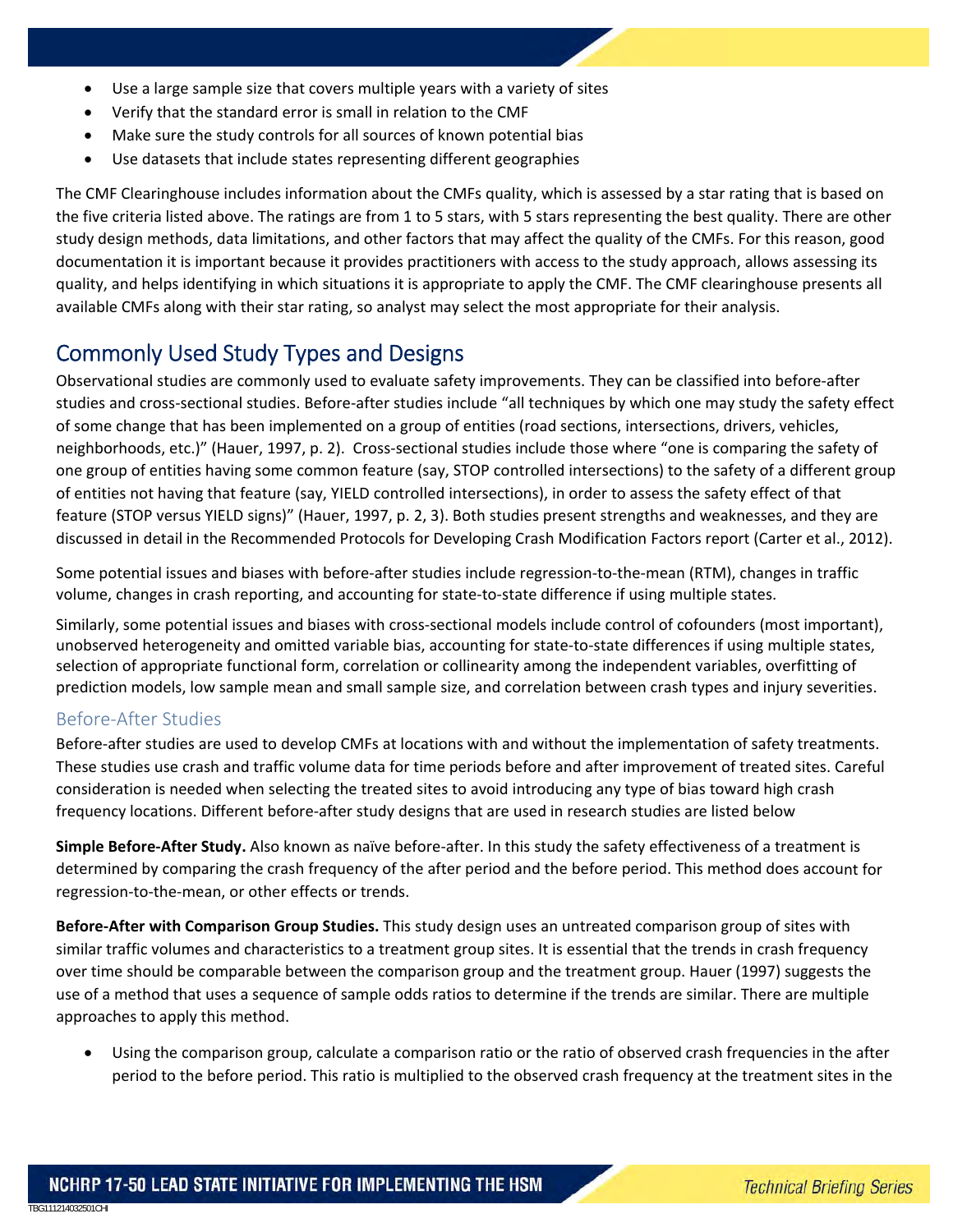before period, to come up with the expected number of crashes in the after period had the treatment not occurred. This expected number of crashes is compared with the actual crash frequency at the treatment sites in the after period to determine the safety effect of the treatment (Gross et al., 2010). One main assumption for this approach is to assume that trends in crash history are similar for both treatment and comparison groups.

 An alternate approach is to develop Safety Performance Functions using data from the comparison group. Predicted crash frequencies for the after and before period are calculated for the comparison group, and are used to calculate the comparison ratio. Follow the same steps as the first method. The comparison group method does not directly account for regression to the mean (RTM).

**Empirical Bayes Before‐After Studies.** Also known as EB method, it accounts for RTM, changes in traffic volume, and temporal effects (i.e. weather, demography, and crash reporting thresholds). The method is used to estimate the expected crash frequency without the treatment, and compares it with the number of observed crashes after the treatment was implemented.

The method is similar in principle to the comparison group; however, the difference is that SPFs are developed using data from reference sites without the treatment. Reference sites are similar to the treatment sites, with similar crash risks, traffic volumes, and other characteristics. Similar to the comparison group, it is key that the crash trends are similar at both reference and treated sites. The sample odds ratios method can be used for the assessment. Specific details about the EB method are included in the protocols for developing CMFs report (Carter et al., 2012).

The expected number of crashes without the treatment in combination with the variance and the observed crash data after the treatment are used to estimate the index of effectiveness, also known as crash modification factor.

#### **Full or Hierarchical Bayes Studies**

The previous methods uses a reference group to estimate the expected crash frequency from a SPF. These estimates are then combined with the observed crash frequency in the before period of the treatment group to estimate after period expected crash frequency without the treatment. The difference with the full or hierarchical Bayes approach, is that the distribution of likely values from the reference group is used instead of the point estimate. Application of these distributions will lead to more accurate estimates of the CMF and its variances (Gross et al., 2010).

#### **Before‐After Studies to Evaluate Shifts in Collision Crash Type Proportions**

This method uses data only for the treatment sites, and does not require data for non-treatment or comparison sites. The methodology used to assess shifts in proportion is derived from FHWA SafetyAnalyst software tools. The target collision types addressed in this type of evaluation may include specific crash severity levels or crash types. The average shift in proportion is calculated by comparing the after treatment proportion of target collision type relative to the total crashes and the before treatment proportion of target collision type and total crashes. Then an assessment of the statistical significance of the shift of proportions is conducted using the Wilcoxon signed rank test. More details about this approach are provided in the HSM Chapter 9.

#### Cross‐Sectional Studies

TBG111214032501CHI

Cross‐sectional studies are traditionally used to compare different roads, used by different road users, located at different place and subject to different external factors such as weather conditions (Elvik, 2011, p. 263). Cross-sectional studies are commonly used for developing CMFs when data for other design types are not available. i.e. when installation dates are not available, when crash and traffic volume data for the before period are not available, when the analysis requires to account for effects of roadway geometry or others by creating a CMF function.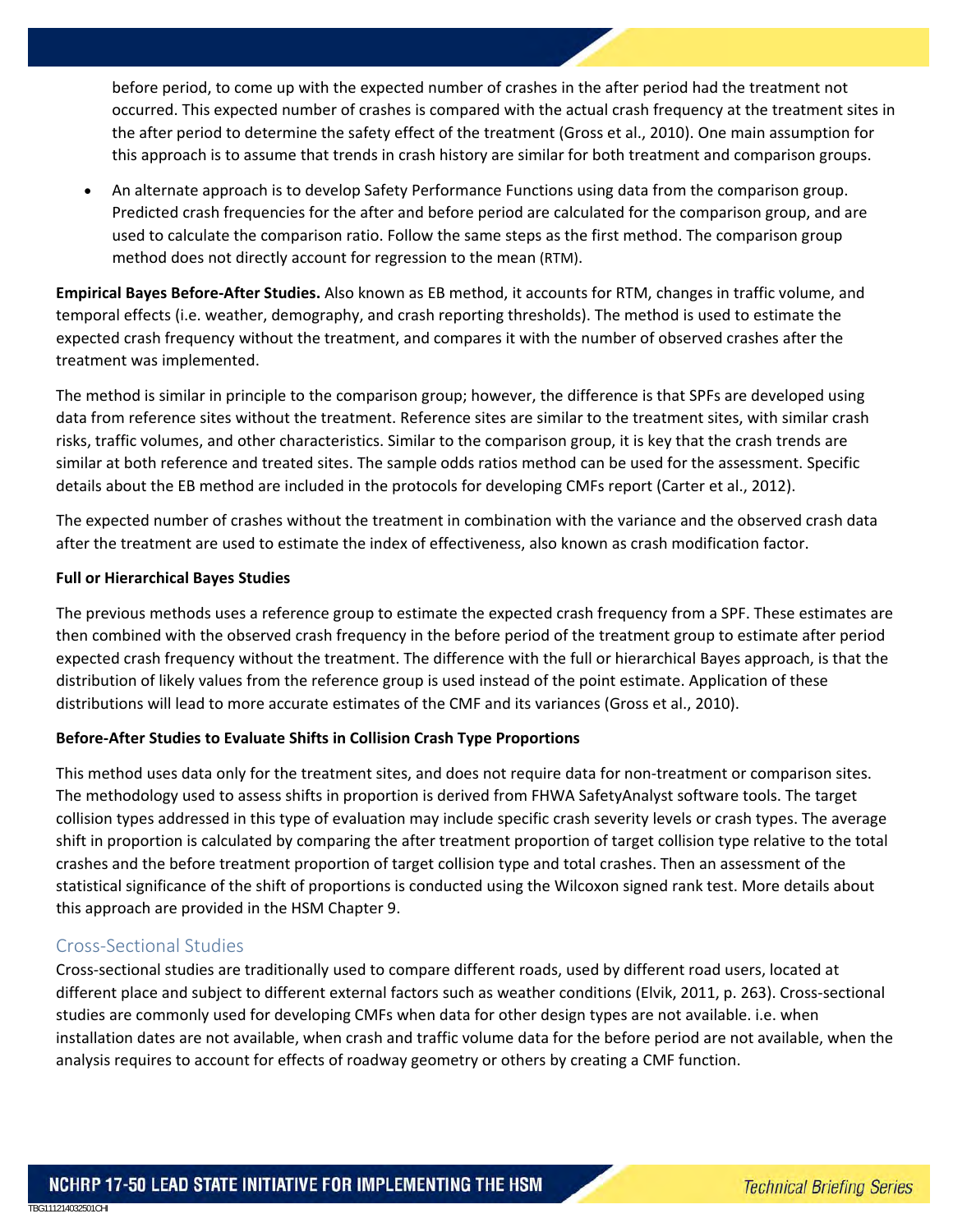CMFs developed using cross‐sectional studies are calculated by taking the ratio of the crash frequency of sites with the treatment to the crash frequency of site without the treatment. For this approach to be reliable, it is important that all sample sites are similar to each other in regard of all the factors that contribute to crash risk.

One of the main issues with cross sectional studies is the control of confounders. A confounder is a variable that is a significant predictor of the outcome. For instance, AADT is a strong predictor of crash frequency, and is likely to be associated with other geometric characteristics such as lane width and shoulder width. If the safety effects of a specific design characteristic are in question, then the effects of traffic volume must be separated before the true effects of the variable of interest may be known (Persaud et al., 1999). The following variations of cross‐sectional studies may provide some additional control of confounders.

#### **Case‐Control Studies**

This study type uses cross‐sectional data, but sites are selected based on outcome status, and then determine the prior treatment status within each outcome group (Gross et al., 2010). They are used to show the relative effects of treatments using different statistical techniques to evaluate the risk/benefit of one factor while controlling for other factors. This method is very useful for studying rare events.

#### **Cohort Studies**

TBG111214032501CHI

Cohort studies have not been widely used in highway safety, but have potential as alternative methods for evaluating safety effectiveness. They are designed to estimate relative risk, resulting in the estimation of the percent change in the probability of a crash given the treatment. In other words, sites are assigned to a particular cohort, or sites with particular geometric or operational characteristics with and without the treatment, and followed over time to asses when the risk is disproportionate between cohorts. This indicates the relative effect of the treatment.

#### Sample Size Requirements

There are no specific guidelines regarding the sample size for before-after and cross-sectional studies. A general rule of thumb is to use a sample large enough to produce a statistical significant CMF. This means that with a given level of significance that confidence interval for the CMF does not include 1.0. Hauer (1977) states that there are four variables that help determining whether the sample size is adequate:

- 1. The size of the treatment group
- 2. The relative duration of the before and after periods
- 3. The likely CMF value
- 4. The comparison group before and after crash frequency

Cross‐sectional studies require data for many more sites than a standard before‐after study. This mainly because sample size depends on many factors including the number of variables included in the models.

The HSM provides a tabular overview of the data needs for the different safety evaluation methods, including the number of treatment sites required for analysis.

| <b>Data Needs and Inputs</b>                                 | <b>Safety Evaluation Method</b> |                                                     |                                            |                        |
|--------------------------------------------------------------|---------------------------------|-----------------------------------------------------|--------------------------------------------|------------------------|
|                                                              | <b>EB Before/After</b>          | <b>Before/After with</b><br><b>Comparison Group</b> | <b>Before/After Shift</b><br>in Proportion | <b>Cross-Sectional</b> |
| 10 to 20 treatment sites                                     |                                 |                                                     |                                            |                        |
| 10 to 20 comparable non-treatment sites                      |                                 |                                                     |                                            |                        |
| A minimum of 650 aggregate crashes in<br>non-treatment sites |                                 |                                                     |                                            |                        |
| 3 to 5 years of crash and volume "before" data               |                                 |                                                     |                                            |                        |
| 3 to 5 years of crash and volume "after" data                | ✓                               | ┙                                                   |                                            |                        |
| SPF for treatment site types                                 |                                 |                                                     |                                            |                        |
| SPF for non-treatment site types                             |                                 |                                                     |                                            |                        |
| Target crash type                                            |                                 |                                                     |                                            |                        |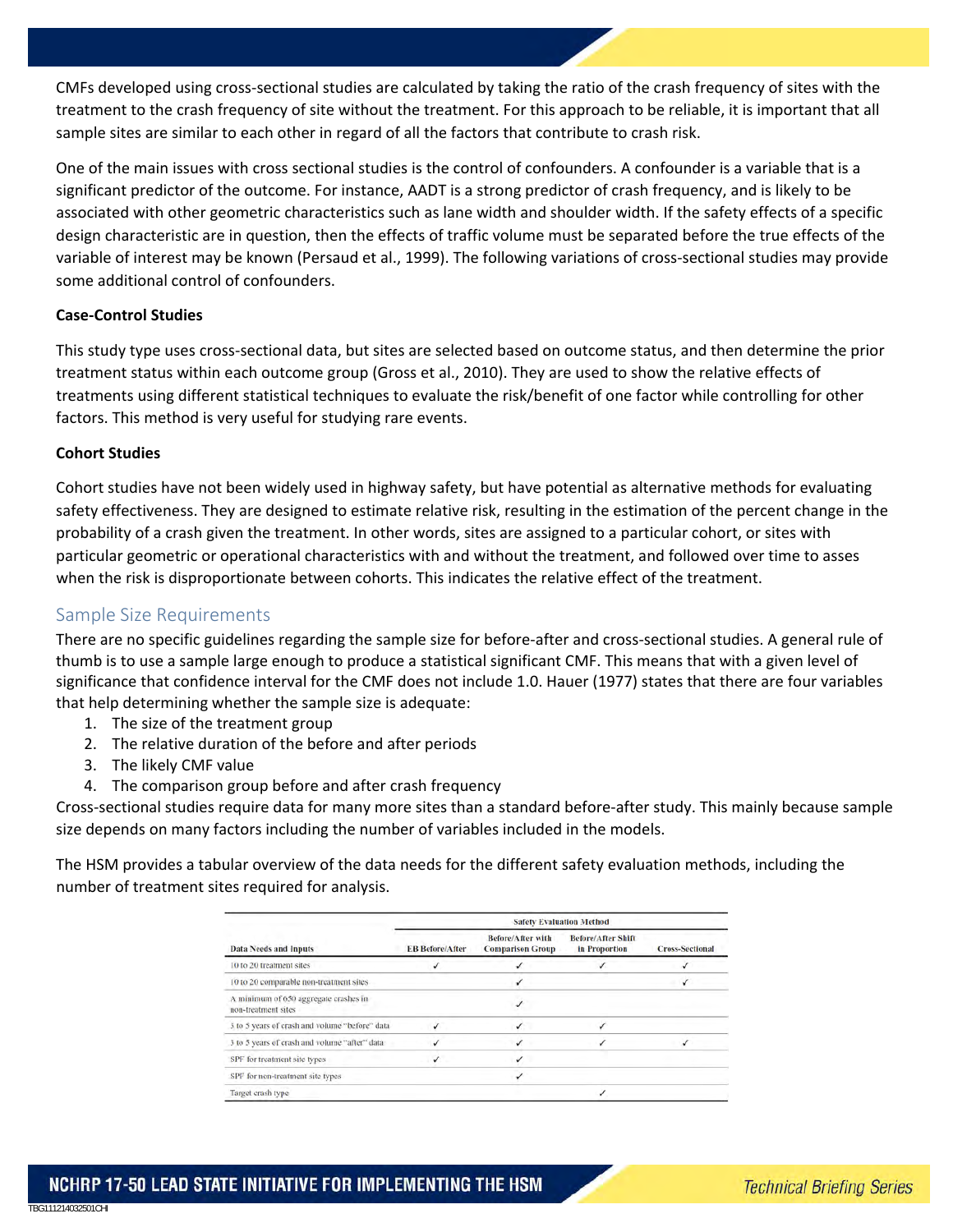#### Standard Error: A Measure of CMF Precision

The standard error is the standard deviation of a sample mean. It indicates the precision of an estimated CMF, and it is used as a measure of reliability. The smaller the standard error, the more reliable the CMF estimate. It can also be used to calculate the confidence interval for the estimated change in expected crashes. If the confidence interval does not include 1.0, then it implies that the mean value of the CMF is statistically significant at the given confidence level.

### Selection of Appropriate Study Type and Design

The Guide for Developing Quality CMFs contains a chart that provides guidance determining the appropriate study design for developing quality CMFs.



### Documentation

TBG111214032501CHI

Good documentation is important because it provides readers with an opportunity to assess the quality of the study. The document should include details indicating where the CMF can be applied, and also the bias documentation. The applicability of the CMF should provide details regarding the site characteristics including traffic volumes range, type of roadway, number of lanes, area type, and crash characteristics affected by the CMF such as crash type, severity, or time of day. The bias documentation should include details regarding the design and execution of the study, and what factors could affect the quality of the CMF. This information is used by the reviewers of the HSM and CMF clearinghouse to assign a star rating. Some of these factors include the study design selected, sample size, data source, and standard error. Carter's report (Carter et al., 2012) provides detailed information on what documentation should be included.